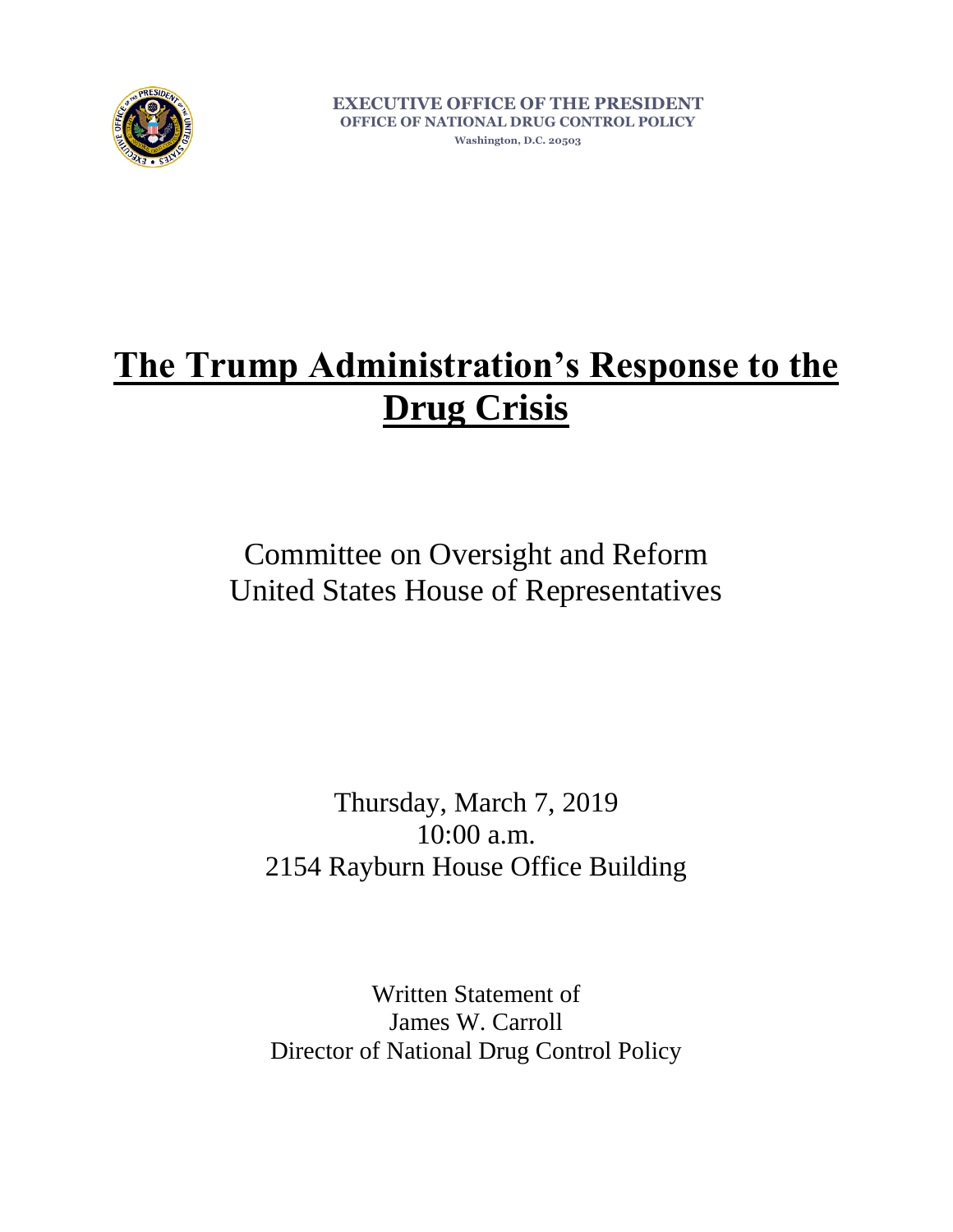### *Introduction*

On behalf of President Trump and the American people, I want to thank the Committee for inviting me to testify today. I also want to sincerely thank the Committee for its steadfast support of ONDCP, especially through your recent work to develop the first reauthorization in twelve years, which places the agency in an optimal position to meet its responsibilities to the American people.

As you are all well aware, our Nation is currently facing the most dynamic and challenging drug environment in its history. The opioid epidemic; the rapid rise in the trafficking and use of synthetic opioids and psychoactive substances such as methamphetamine; a stark increase in the availability and use of cocaine in the United States; and the increasingly diverse ways in which illicit drugs are being marketed, purchased, and shipped into the country all demand a clear and concise national strategy for addressing these challenges and an ONDCP that is organized for innovation, agility, and a relentless focus on tangible results, right now and as we move further into the 21st century.

### *The National Drug Control Strategy*

On January 31, we released the Trump Administration's *National Drug Control Strategy (Strategy).* The *Strategy* is much different from previous *Strategies* and improves on them in fundamental ways. As a fully formed strategy akin to the *National Security Strategy*, this forward-looking document has a clearly defined vision that weaves together ways, means, and results; mutually supportive lines of effort; and broad metrics to assess aggregate interagency progress throughout its implementation. At a deliberately succinct and focused twenty pages, the *Strategy's* three major chapters address the primary lines of effort to advance the President's principal goal of reducing deaths and, in his words, creating a "stronger, healthier, drug-free society": education and prevention; treatment and recovery; and reducing the availability of drugs in America. It then has sub-sections that clearly address the specific activities that support each line of effort. There should be no doubt after reading this document that one of the President's top priorities is to address the current opioid crisis. This will result in a reduction of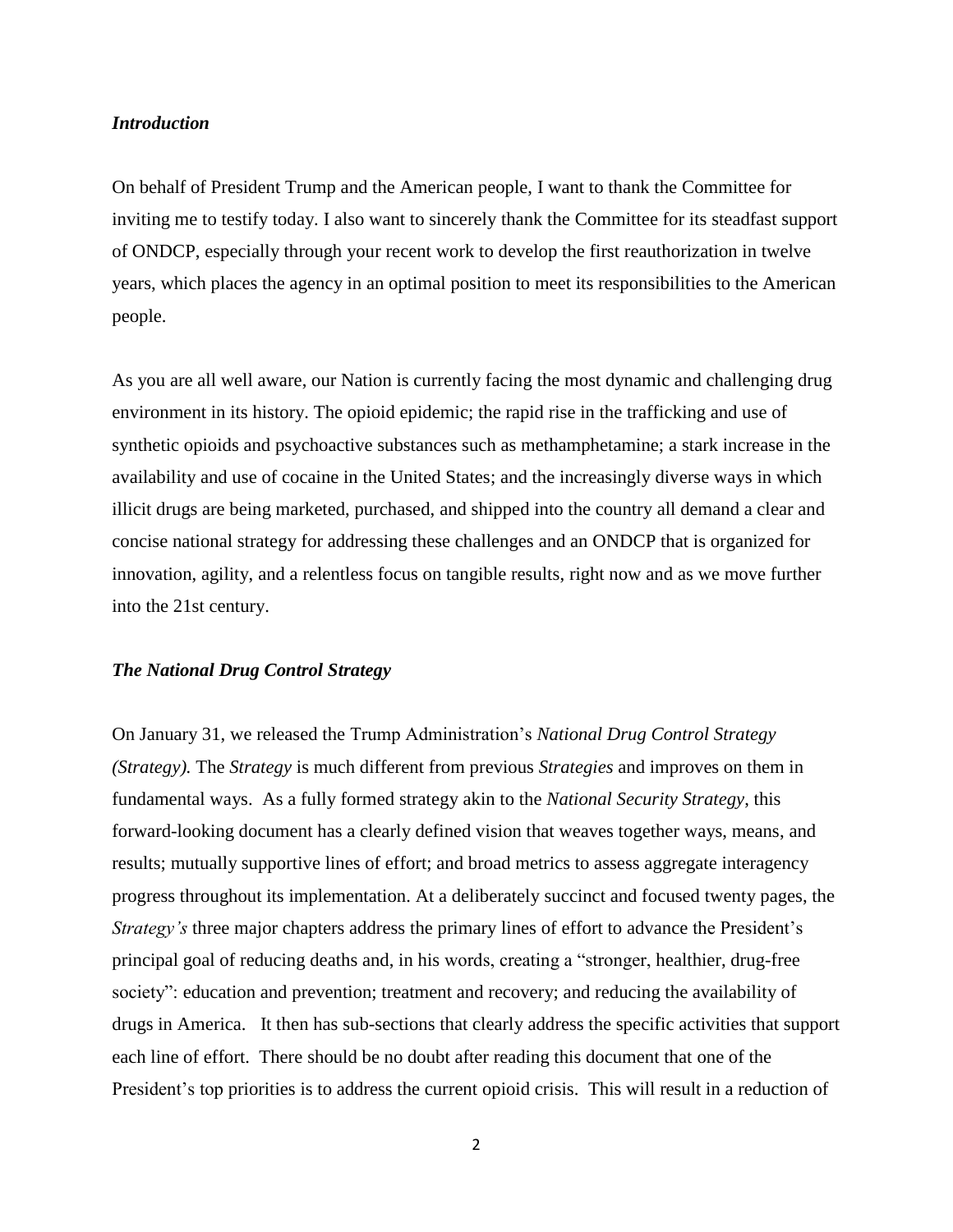the number of Americans dying from drug overdoses, and then positioning ourselves to address emerging drug environments in the future.

This *Strategy* addresses a complex problem in the sophisticated manner it deserves. We cannot address this current environment using the same approach or same strategic structure that we have in decades past. This *Strategy* speaks to the complex interplay between the availability of drugs and their improper use, the means to prevent that very short step between first use and inappropriate chronic use, and the imperative to provide treatment that leads to long-term recovery. Reducing availability for improper use is not a separate function, as was the case with drug-supply reduction in years past, but rather a complementary line of effort that can relieve the pressure on our public health system while prevention and treatment efforts take hold, reducing the size of the active user population to create healthier individuals and safer communities, and also lessen the pull of illicit drugs across our borders. In short, our *Strategy* reflects an in-depth understanding of the environment, the ways and means to address it today to save American lives, and the manner in which we must actively anticipate its changes and shape the future to our advantage.

After we released the *Strategy*, ONDCP held the first of a series of interagency meetings to begin the process of its interagency implementation, the first time this has been done. In addition, we are accelerating the completion and release of the National Drug Control Strategy Data Supplement, which contains the full complement of drug trafficking and usage trends, as well as their sources, that guide our collective understanding of the drug environment in the United States. As part of the release of the Data Supplement, we will include a list of quantifiable 2 and 5-year benchmarks to measure our progress over the life of the *Strategy*. These benchmarks will be tied directly to the Measures of Performance and Measures of Effectiveness provided in the *Strategy* and will be designed to assess aggregate interagency effectiveness of *Strategy* implementation going forward.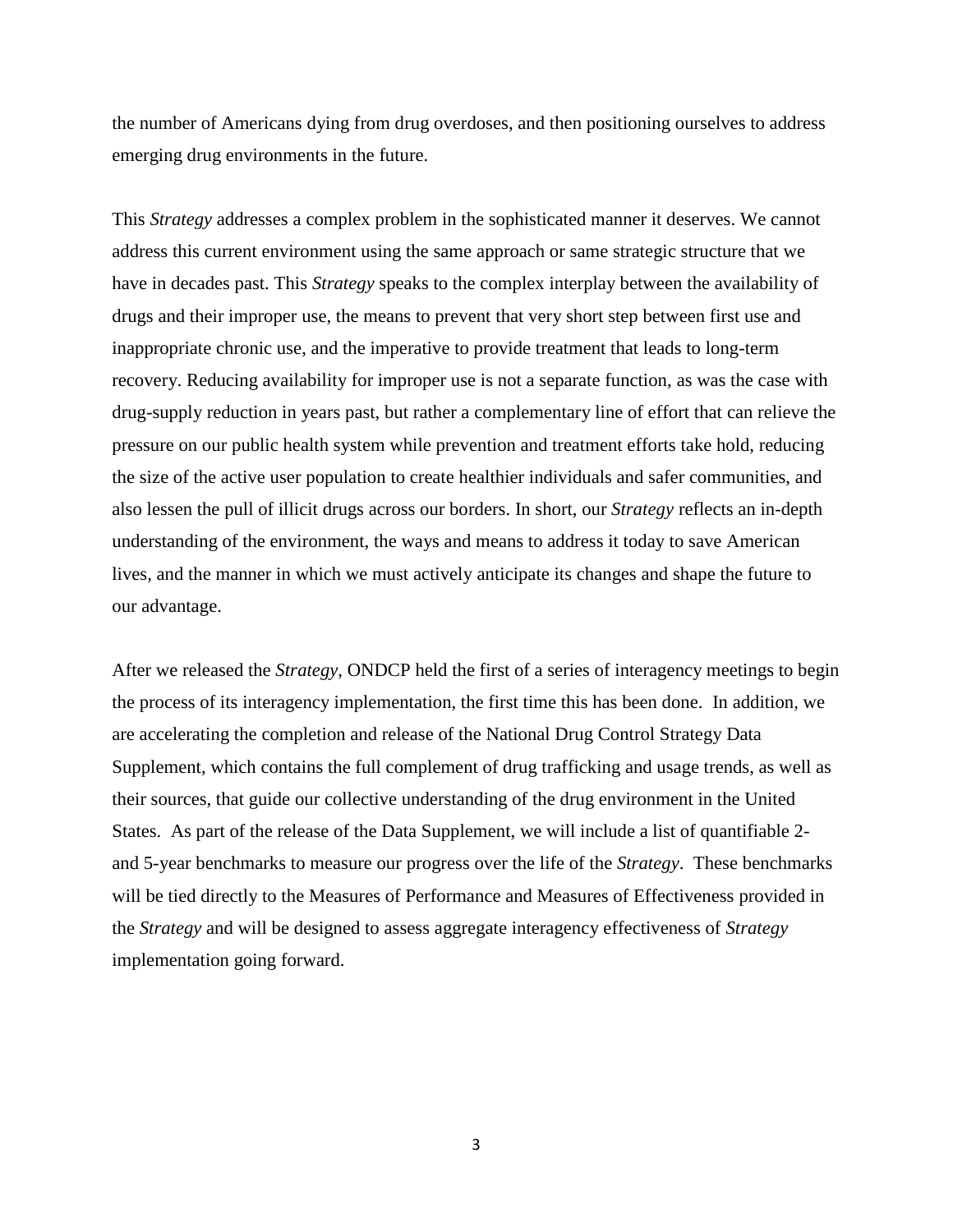### *Transformation of the Office of National Drug Control Policy*

The ONDCP structure that was created in ONDCP's 2006 reauthorization had three large and relatively independent components focused on Supply Reduction, Demand Reduction, and State, Local, and Tribal Affairs, which served the agency well for many years. However, it is clear that this structure is insufficient to meet our needs now and in the years to come, especially given the statutory mandates in ONDCP's current reauthorization. Therefore, on January 31 I informed Congress and stakeholders of my intent to transform ONDCP's operating structure. This new structure: reinforces those elements of ONDCP that Congress mandated in the reauthorization and have thus far proven successful in addressing the complex national security, law enforcement, and public health challenge we face; brings together our availability reduction and public health efforts to focus on tangible outcomes; reduces redundancy and management overhead; and focuses ONDCP on its core function.

Our new structure includes a team specifically dedicated to Public, Health, Education, and Treatment and institutes a reconfigured National Opioids and Synthetics Coordination Group, along with the National Cocaine Coordination Group and the United States Interdiction Coordinator. Each Coordination Group has embedded staff with specialties in public health, research, and law enforcement, bringing efforts against drug trafficking together with public health outcomes in a comprehensive fashion.

This new structure moves subject-matter advisors to the Director into daily operations, and focuses ONDCP on its core mission. Moreover, the new structure better integrates our accomplished High Intensity Drug Trafficking Areas (HIDTA) and Drug Free Communities (DFC) programs into ONDCP's core policymaking function, increasing our ability to work closely with our state, local, and tribal partners in their law enforcement and drug use prevention efforts.

This new structure also creates an Office of Performance and Budget with both Internal Budget and Interagency Budget Divisions, eliminating the previous redundancy and inefficiency of two different budget offices located in two different components and better executing our statutory

4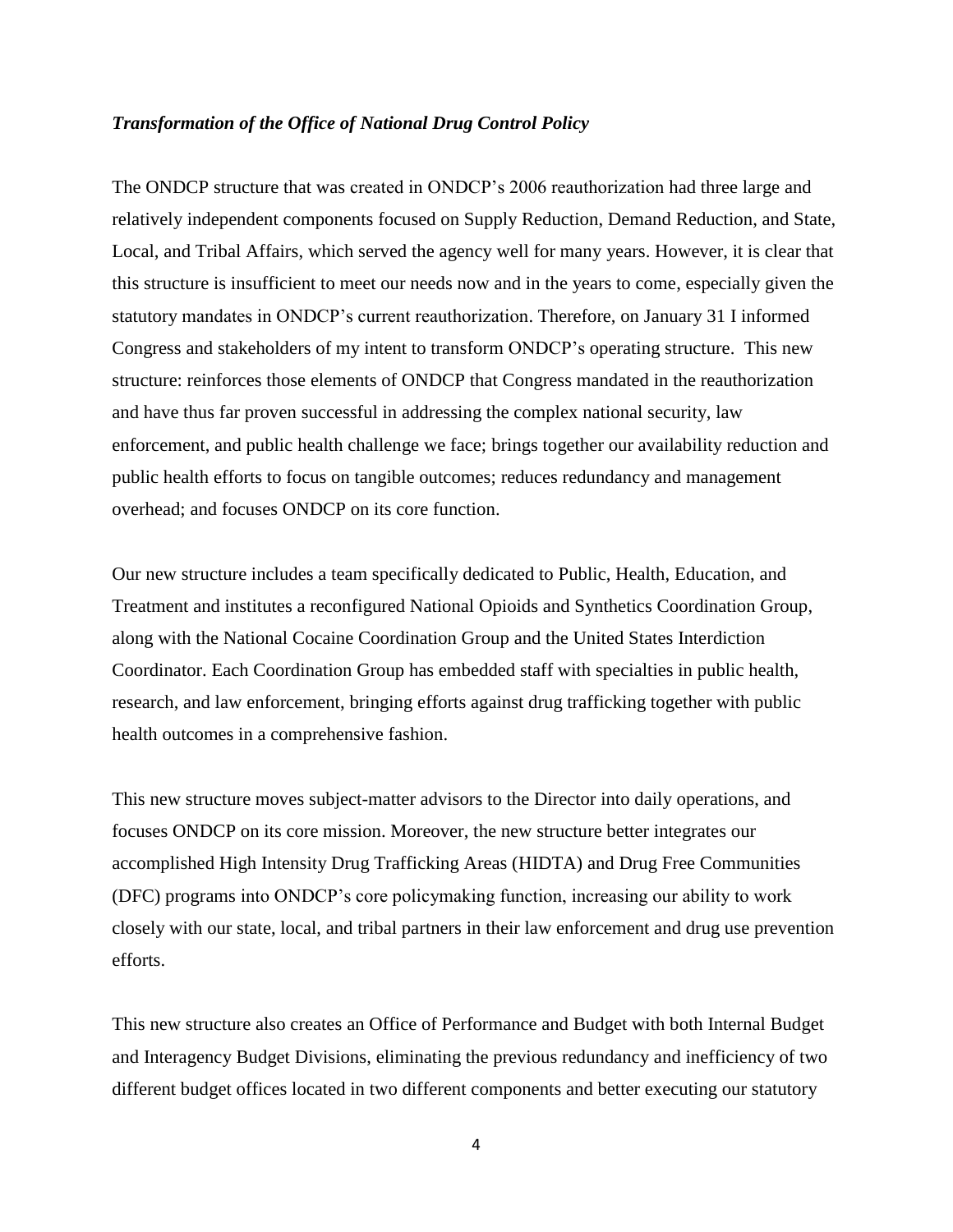budget oversight function.

By flattening the organization and building it around an agile and dynamic core policymaking function, ONDCP is better able to focus on the major present-day and emerging drug threats, and bring our three lines of effort -- prevention, treatment, and reducing availability -- together in a unified fashion to link performance and effectiveness, all to achieve tangible results. Every member of the ONDCP team understands we must be focused on saving lives.

#### *ONDCP's Reauthorization*

I would like to thank the Congress for reauthorizing ONDCP. For almost a year before my confirmation in January, I had the privilege of working closely with the great professionals in ONDCP and saw for myself the superlative work they do. I also had the opportunity to hear perspectives on ONDCP from our stakeholders across the country, our interagency partners, and Members of the House and Senate. From those interactions, three major themes continually emerged.

First, ONDCP's reauthorization has increased certainty on how ONDCP will operate moving forward. This was particularly important to the hundreds of stakeholder organizations across the country who count on ONDCP's partnership in their individual efforts and look to ONDCP's leadership in advancing our collective endeavors to reduce illicit drug use and its many negative consequences. Second, we needed to publish a concise and high-quality *National Drug Control Strategy* that establishes the President's priorities and sets the course for the next several years – and I am proud to say we have done that. And third, we needed to bring together -- in a unified fashion -- our expertise in reducing the availability of drugs for improper use in the United States with our expertise in public health efforts to prevent drug abuse and misuse before they start and provide quality treatment and long-term recovery.

ONDCP's reauthorization provides clear guidance and direction in those areas where Congress would like to see more focus and effort: the identification of emerging drug threats; public health and demand-reduction efforts; working more closely with our state, local, and tribal partners;

5